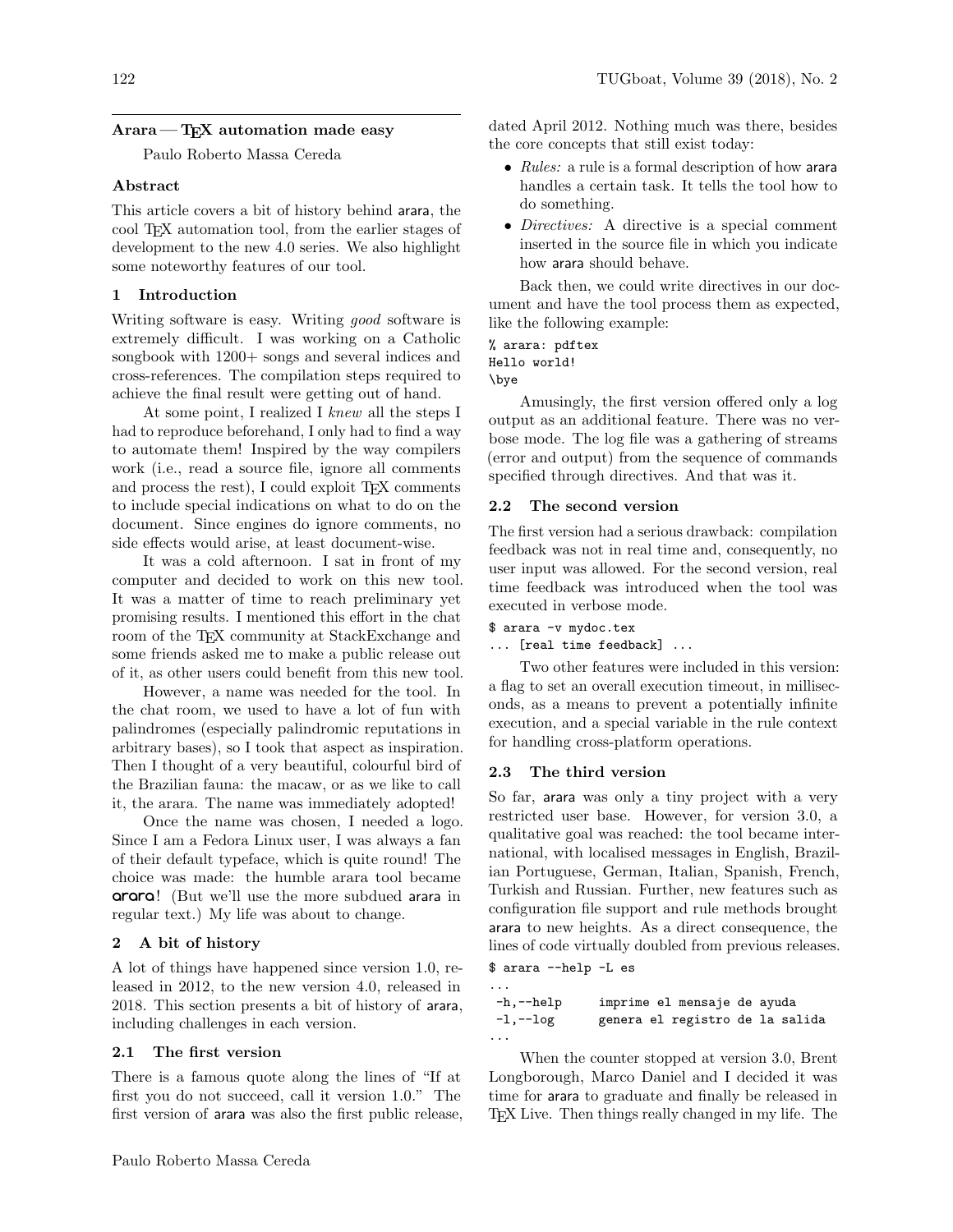tool was a success! Given the worldwide coverage of that T<sub>E</sub>X distribution, arara silently became part of the daily typographic tool belt of many users. But then, the inevitable happened: a lot of bugs emerged from the dark depths of my humble code.

# 2.4 Critical and blocker bugs

Suddenly, several questions about arara were posted in the TEX community at StackExchange and I was not able to provide a consistent, definitive answer for many of them! It was very tricky to track the bugs to their sources, and some of them were really nasty. For instance, a simple scenario of a file with spaces in the name was more than enough to make the poor tool cry for help for apparently no reason:

## \$ arara "My PhD thesis.tex"

Likewise, the issues page of the project repository hosted at GitHub had a plethora of reports, and little could I do about them. I delved into the code of third party libraries, but the root of all evil seemed to lie in my own sources.

## 2.5 Nightingale

In all seriousness, I was about to give up. My code was not awful, but there were a couple of critical and blocking bugs. Something very drastic had to be done in order to put arara back on track. Then, proceeding on faith, I decided to rewrite the tool entirely from scratch. In order to achieve this goal, I created a sandbox and started working on the new code. And this new project got a proper name: nightingale.

It was the right thing to do. Nicola Talbot helped me with the new version, writing code, fixing bugs and suggesting new features. She was writing a book about LATEX for administrative work at the time and was extensively using arara in the code examples. Her writing indirectly became my writing as well, as I progressively improved the code and added new features to match her suggestions.

### 2.6 The fourth version

At some point, nightingale had to say farewell and gave most of its features to the bigger, older bird in the nest. It is worth mentioning that nightingale still lives in my repository at GitHub for those who are bold enough to try it. From 1500+ lines of code in version 3.0, arara 4.0 tripled that number: a whopping 4500+ lines of code! And, most important: all critical and blocking bugs were completely fixed.

However, although the code was ready for production, the user manual was far from being finished. In fact, the documentation had to be written entirely from scratch. Then another saga started: find proper

It took me a lot of dedication to write the user manual and try to cover as much detail as possible for every feature, old and new, and the tool itself. Some of the internals had to be changed, so more explanations were needed. Documenting a tool is almost as difficult as writing code for it!

## 3 New features

This section highlights some noteworthy features found in the new version 4.0 of arara. For additional information, please refer to our user manual.

# 3.1 REPL work flow

In version 4.0, arara employs a REPL (read-evaluateprint loop) work flow for rules and directives. In previous versions, directives were extracted, their corresponding rules were analyzed, commands were built and added to a queue before any proper execution or evaluation. I decided to change this work flow, so now arara evaluates each rule on demand, i.e., there is no a priori checking. A rule will always reflect the current state, including potential side effects from previously executed rules.

# 3.2 Multiline directives

Sometimes, directives can span several source lines, particularly those with several parameters. From arara 4.0 on, we can split a directive into multiple lines by using the arara:  $\rightarrow$  mark on each line which should comprise the directive. We call it a multiline directive. Let us see an example:

```
% arara: pdflatex: {
% arara: --> shell: yes,
% arara: --> synctex: yes
% arara: --> }
```
It is important to observe that there is no need for them to be on contiguous lines in the source file, i.e., provided that the syntax for parameterized directives holds for the line composition, lines can be distributed all over the code. The log file (when enabled) will contain a list of all line numbers that made up a directive.

## 3.3 Directive conditionals

arara 4.0 provides logical expressions, written in the MVEL language, and special operators processed at runtime in order to determine whether and how a directive should be processed. This feature is named directive conditional, or simply conditional for short. The following list describes all conditional operators available in the directive context.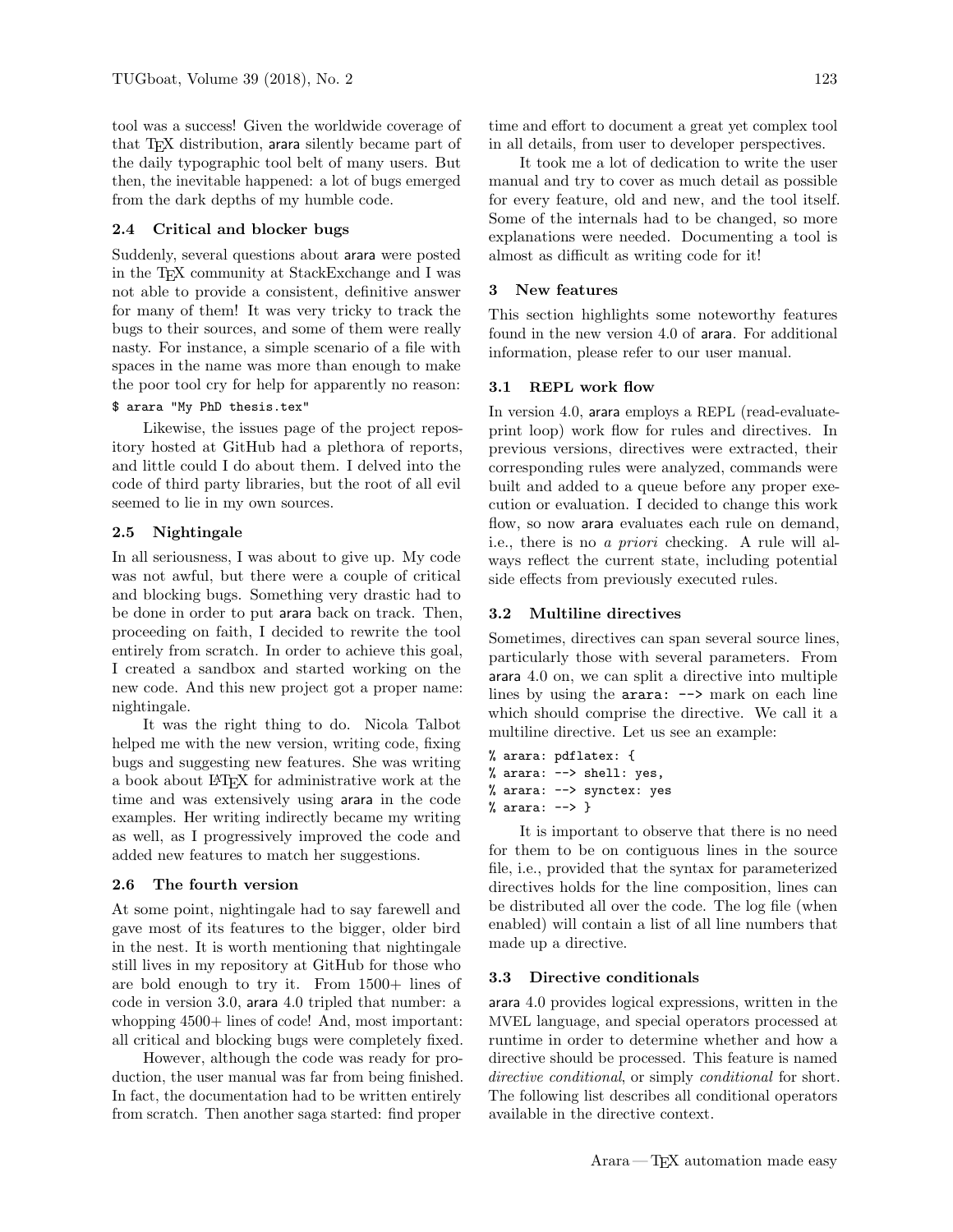• if: The associated MVEL expression is evaluated beforehand, and the directive is interpreted if, and only if, the result of such evaluation is true. This directive, when the conditional holds true, is executed at most once.

```
% arara: pdflatex if missing('pdf')
% arara: \rightarrow || changed('tex')
```
• unless: Same as if but the condition test is inverted.

```
% arara: pdflatex unless unchanged('tex')
% arara: --> && exists('pdf')
```
• until: The directive is interpreted the first time, then the associated MVEL expression evaluation is done. As long as the result holds false, the directive is reinterpreted. There is no guarantee of halting.

```
% arara: pdflatex until !found('log',
% arara: --> 'undefined references')
```
• while: Same as until but the condition test is inverted.

```
% arara: pdflatex while missing('pdf')
% arara: --> || found('log', 'undefined
% arara: --> references')
```
Although there is no conceptual guarantee for proper halting of unbounded loops, we have provided a practical solution to potentially infinite iterations: arara has a predefined maximum number of loops. The default value is 10, but it can be overridden either in the configuration file or on the command line.

# 3.4 Directive extraction only in the header

The --header command line option changes the mechanics of how arara extracts the directives from the code. The tool always reads the entire file and extracts every single directive found throughout the code. However, by activating this switch, arara will extract all directives from the beginning of the file until it reaches a line that is not empty and is not a comment (hence the option name). Consider the following example:

% arara: pdftex Hello world. \bye % arara: pdftex

When running arara without the  $-$ -header option, two directives will be extracted (on lines 1 and 4). However, if executed with this switch, the tool will only extract one directive (from line 1), as it will stop the extraction process as soon as it reaches line 2.

# 3.5 Dry-run execution

The --dry-run command line option makes arara go through all the motions of running tasks and subtasks, but with no actual calls. This is useful for testing the sequence of underlying system commands to be performed on a file.

[DR] (PDFLaTeX) PDFLaTeX engine ---------------------------------------- Authors: Marco Daniel, Paulo Cereda About to run: [ pdflatex, hello.tex ]

Note that by the rule, authors are displayed (so they can be blamed in case anything goes wrong), as well as the system command to be executed. It is an interesting approach to see everything that will happen to your document and in which order. It is important to observe, though, that conditionals are not evaluated in this mode.

## 3.6 Local configuration files

From version 4.0 on, arara provides support for local configuration files. In this approach, a configuration file can be located in the working directory associated with the current execution. This directory can also be interpreted as the one relative to the processed file. This approach offers a project-based solution for complex work flows, e.g., a thesis or a book. However, arara must be executed within the working directory, or the local configuration file lookup will fail. Observe that this approach has the highest lookup priority, which means that it will always supersede a global configuration.

### 3.7 File hashing

arara 4.0 features four methods for file hashing in the rule and directive scopes, presented as follows. The file base name refers to the file name without the associated extension.

- changed(extension): checks if the file base name concatenated with the provided extension has changed its checksum from last verification.
- changed(file): the very same idea as the previous method, but with a proper Java File object instead.
- unchanged(extension): checks if the file base name concatenated with the provided extension is unchanged from last verification. It is the opposite of the changed $(\ldots)$  method.
- unchanged(file): the very same idea as the previous method, but with a proper Java File object instead.

The value is stored in a database file named arara.xml as a pair containing the full path of the provided file and its corresponding CRC-32 hash (the